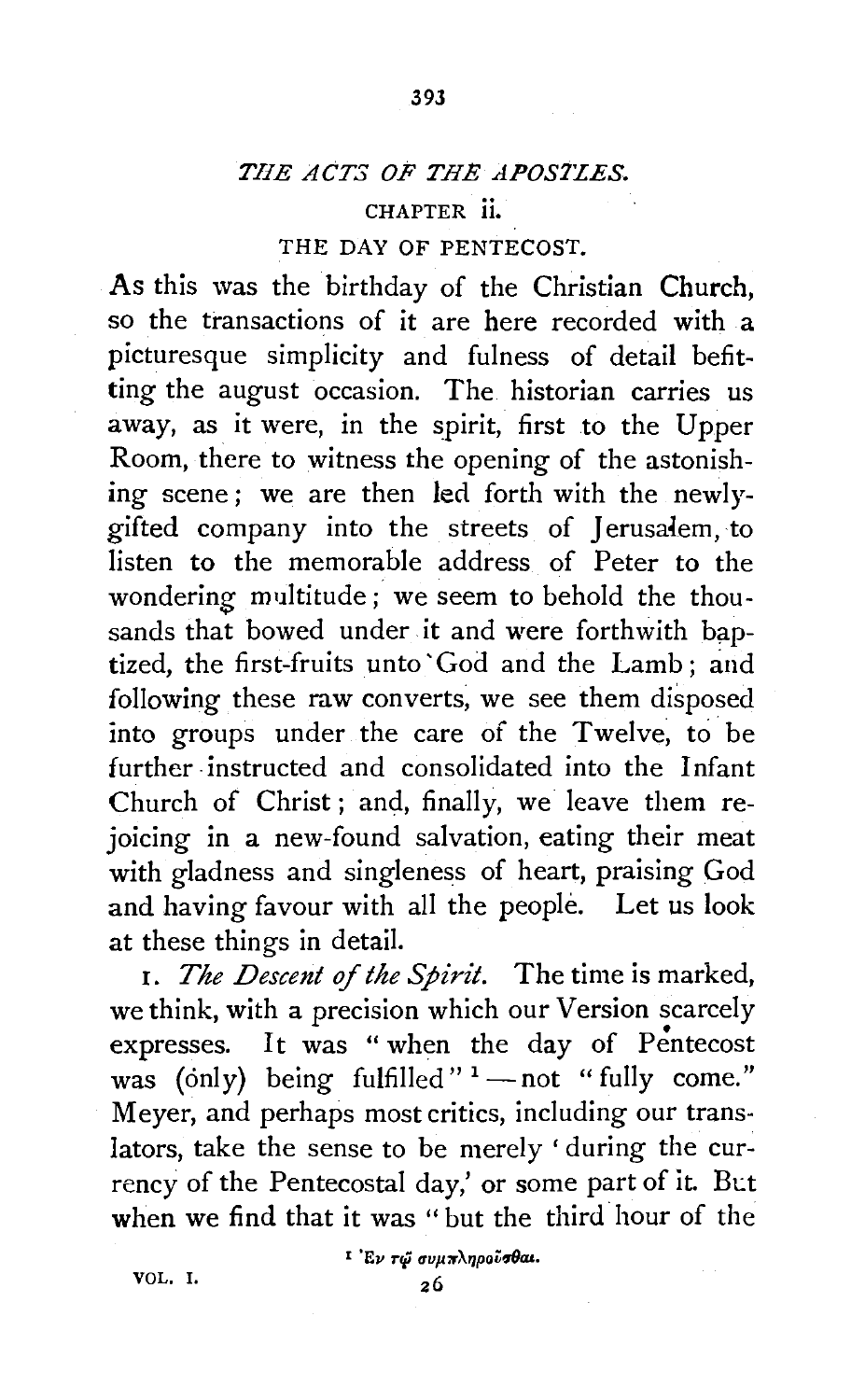day," or nine in the morning, after all that passed in the Upper Room, after the company had gone forth into the street, after their strange utterances, spreading through the city, had gathered thousands around them, and Peter had risen to address them, is it likely that a historian so precise in dates would describe the opening scene by so loose a phrase as one meaning that it occurred simply *during-* that day ? But let it only be borne in mind that from the morrow after the first Passover Sabbath seven Sabbaths *complete* were to be reckoned, and that not till the fiftieth, or Pentecostal day, did the "feast of weeks" commence (Lev. xxiii.  $15$ ,  $16$ ); and the meaning, we think, will be seen to be, rather, 'when the seven intervening Sabbaths were just getting *completed* which were to usher in the Pentecostal  $day, '$ -or, as we should say, 'when the hour of six in the morning was about to strike." <sup>1</sup>

The Apostles had been expressly told that not many days would elapse after their Lord's ascension ere they received the baptism of the Holy Ghost. Day after day, however, had they waited for this mysterious gift in prayer and supplication, and the ninth day found them still waiting. Yet knowing that the tenth day would find Jerusalem full of Jews out of every country under heaven, who on that day would begin the celebration of the great festival, we can well believe that, on that morning, the whole company would be in their places ere the day began (at six), and that the still expectation of all would be at its utmost tension, when-just as the

<sup>•</sup> So the Dutch Revision of the New Testament ; " When the day of Pentecost was dawning" *(aanbrak)*.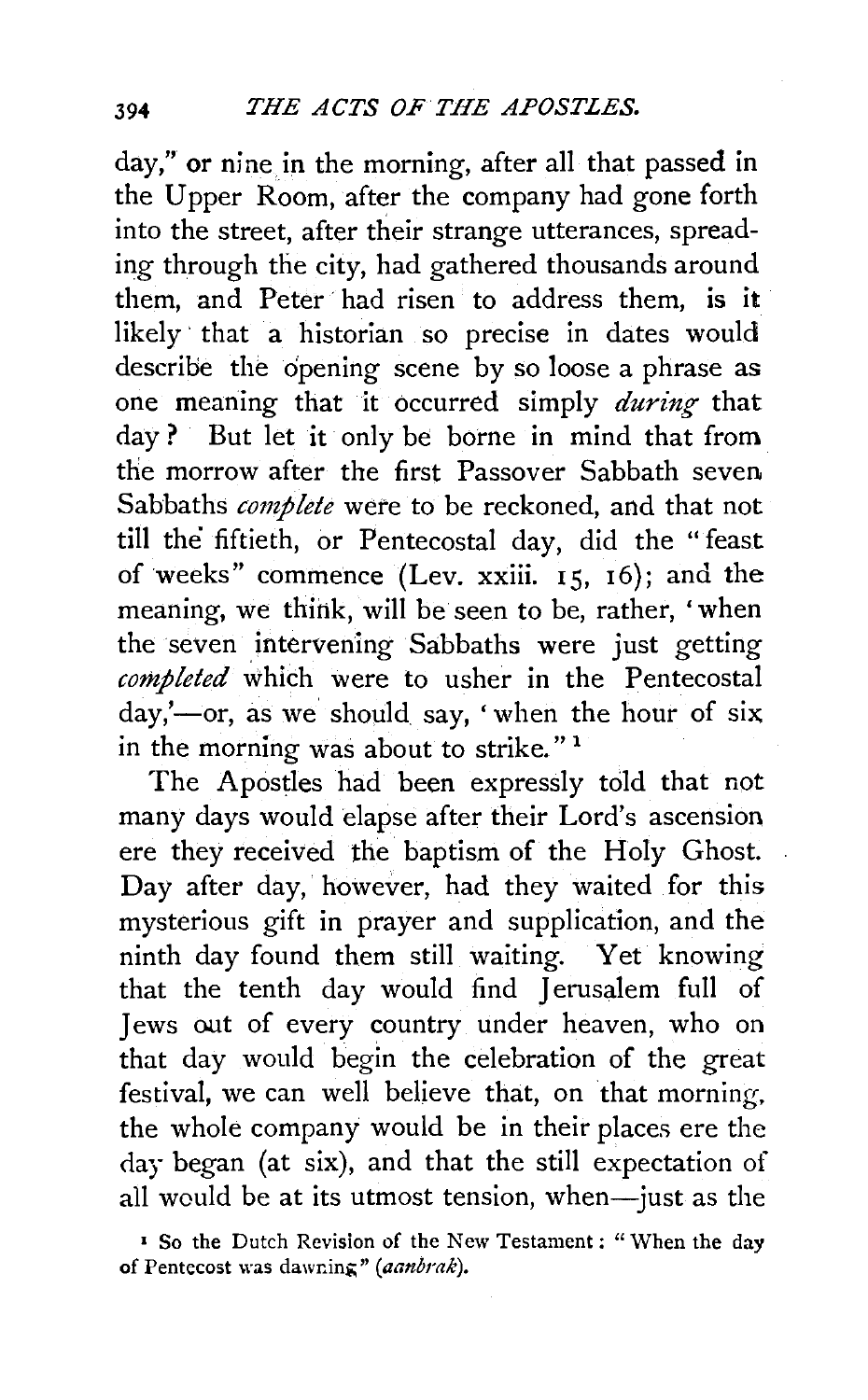hour struck (as we should say)—" suddenly there came from heaven a sound as of the rushing of a mighty wind that filled all the house where they were sitting." $1$  Like the trumpet tones announcing the approach of some great one, this sound would thrill and hush into awe the whole company, completing their preparation and begetting an expectation of instantly receiving the promised gift.; But ,it was more than this. Just as *water* and *fire*, so also *wind* was the well-known symbol of the presence and power of the Holy Spirit;<sup>2</sup> while the rush of sound "coming from heaven" would assure them that this was indeed the expected gift. What was thus expressed to their *ears* was next placed before their eyes, and that more significantly: "There appeared unto them, parting asunder (or " distributing themselves "<sup>8</sup>), tongues like as of fire, and it sat upon each of them." $4$  The thing seen was ' flame-like and tongue-shaped' appearances, visibly resting upon every one of the company, rising from a common centre. *Water* here would have been an unsuitable symbol; *wind* had already been employed, to express the *rushing force* with which the gift was to come upon them ; but *fire* is now: used, or rather the appearance of it, to denote the *burning energy* of the Spirit which was now descending

<sup>1</sup> From the received reading of verse I ("they were all *with one ·accord* in one place "), one would infer that there had been some, previous arrangement as to their meeting that morning. But the true reading is simply "they were all together in one place,"- $\phi\mu$ 00 (NABC 61, Vulg. *·pariter),* not *vpo8upaoov* (which has oniy slender support). 2 *Water,* Ezek. xxxvi. *25,* 26; Isa. xii. 3, compared with John vii\_

3 Διαμεριζόμεναι. **4** 'Eφ' ένα έκαστον αυτών.

<sup>37-39;</sup> iii. *3-5. Fire,* Luke iii. 16. *Wi11d,* Ezek. xxxvii. Q--14; John iii., 8,; xx. 22.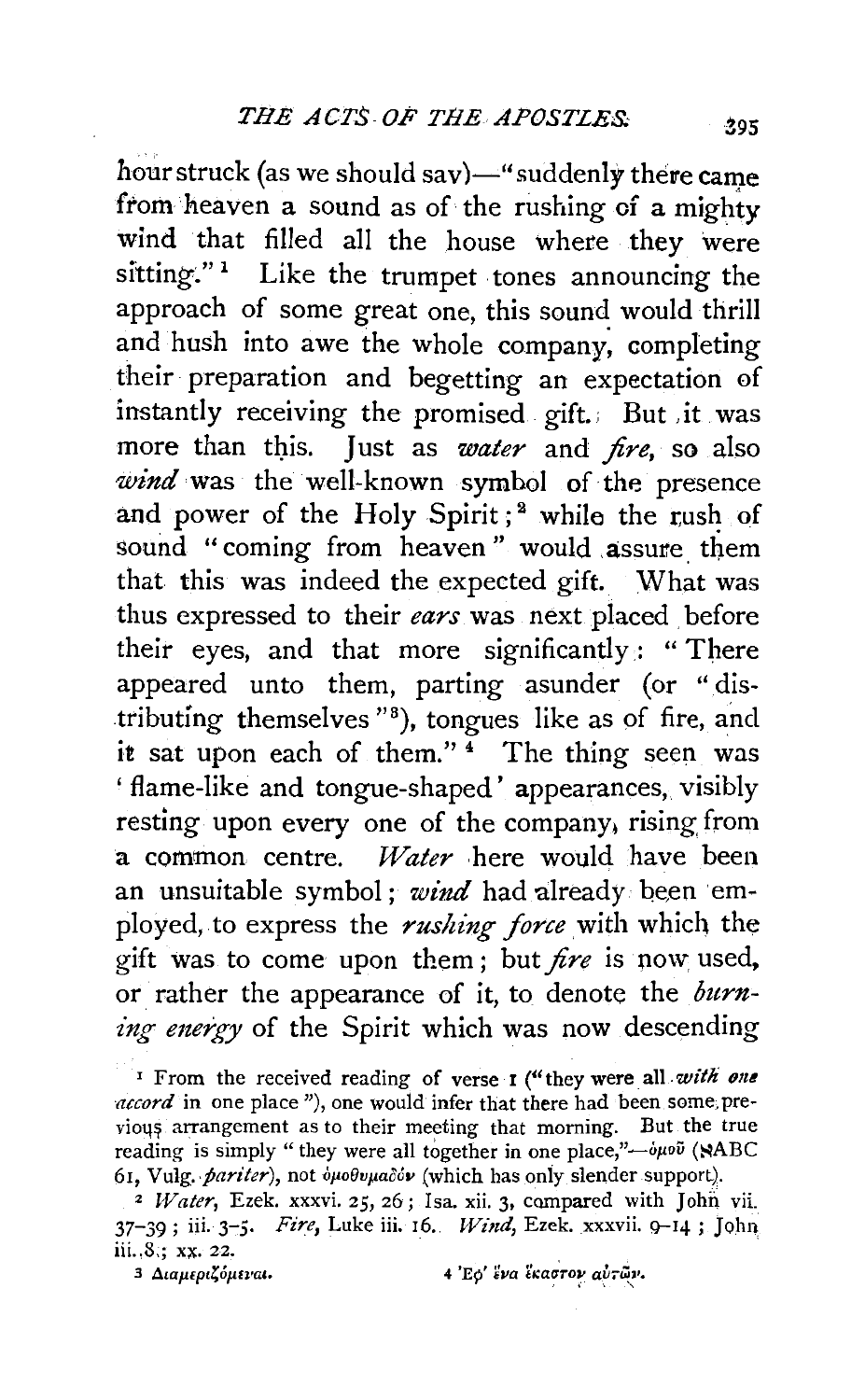upon the Church; and whereas these flame-like appearances *"sat* upon each of them," this was to signify that the Spirit, pouring its full tide over every tribe and into every tongue of men, was to *abide* in the Church universal for ever.<sup>1</sup>

''And they were all filled with the Holy Ghost, and began to speak with other tongues, as the Spirit gave them utterance." This subject of speaking with tongues has occasioned much learned discussion  $-$ not a little of it as worthless as it is wearisome. That these utterances were no articulate languages at all, but incoherent shouting sounds uttered in a state of religious phrensy, or, that it was only their mother tongue, but spoken in so excited a way as to seem a jargon of foreign languages, has been argued ingeniously by critics well affected to the supernatural character of the whole scene. To us, however, such exegesis seems (to use the words ot Dean Alford) far-fetched and indefensible. In our view, the only unforced sense of the historian's language is, that the disciples " spake the mighty works of God" in real articulate tongues, unknown to themselves, but recognized at once as their own by the various nationalities who heard them. Two things seemed to have caused much of the difficulty which has staggered some persons. The one is, the groundless supposition that the chief intention of any such gift must have been to enable preachers to go to foreign lands and proclaim the glad tidings

<sup>1</sup> Under the ancient economy the descent of fire from heaven upon the sacrifices was the recognized symbol of the Divine presence and favour (Gen. xv. 17; Lev. ix. 24; 1 Kings xviii. 38; and  $cf.$  Exod. xix. 18). Even the heathen poets so interpreted that symhol (Ovid, Fast. vi. 35; Æn. ii. 682).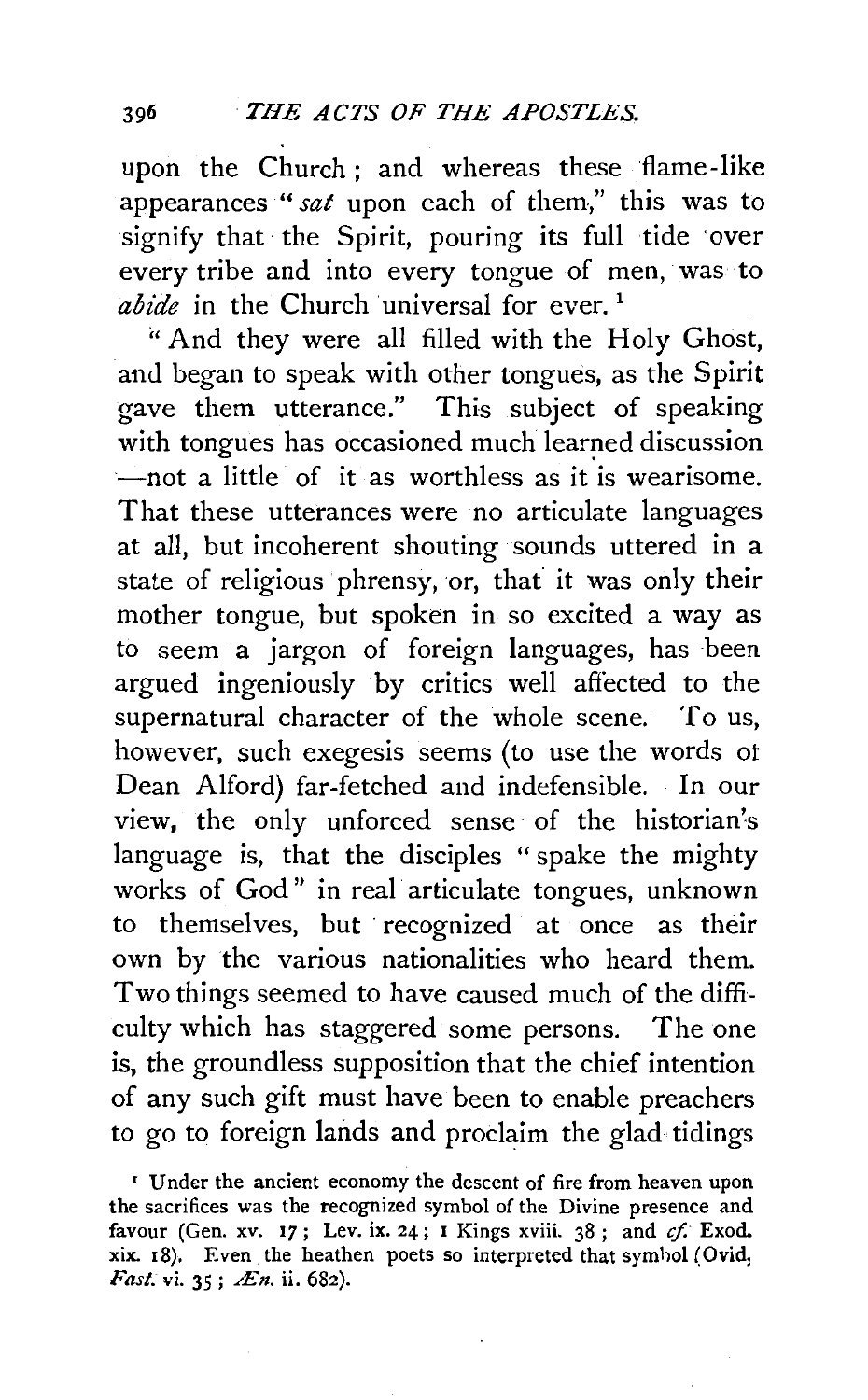m the languages of those nations, all unknown to themselves ; whereas there is no evidence of that being done or even contemplated. There is no ground to suppose that the Pentecostal utterances were a permanent gift of speaking in foreign languages, or that they had any other design than that of arresting the attention and opening the ears of the thousands in Jerusalem from every land  $1-$ a purpose which they most completely served-and, by the explanation given of it to the eager multitude, to convince them that the effusion of the Spirit predicted in their own Scriptures had now taken place; that, by resting on the disciples of Him whom they had crucified and slain, God meant to glorify Jesus, under whose wing alone the blessings of Messiah's kingdom would be experienced; and that the spectacle now witnessed in the streets of Jerusalem would have its proper design realized by the unsearchable riches of Christ being proclaimed with *burning* power in all the *tongues* of men. The other thing that has caused some difficulty is what is saidin  $\overline{I}$  Cor. xiv. about the gift of tongues in the Church of Corinth. But though what we read of this gift at Corinth undoubtedly resembled, it so considerably differed from that which took place at Pentecost, that we only confuse both by mixing up the one with the other. It is by marking the import of each independently that we shall best see at what points they meet and part.

II. *The Effect.* "Now there were dwelling at Jerusalem" (staying there to keep the festival<sup>2</sup>) "Jews,

<sup>&</sup>lt;sup>I</sup> Compare I Cor. xiv. 22 : "Wherefore tongues are for a sign."

<sup>&</sup>lt;sup>2</sup> The word  $\kappa a$ *rouxouvrec* seems here  $=$   $i\pi i \delta \eta \mu o \tilde{v}$ *vrec. (cf. v. 14).*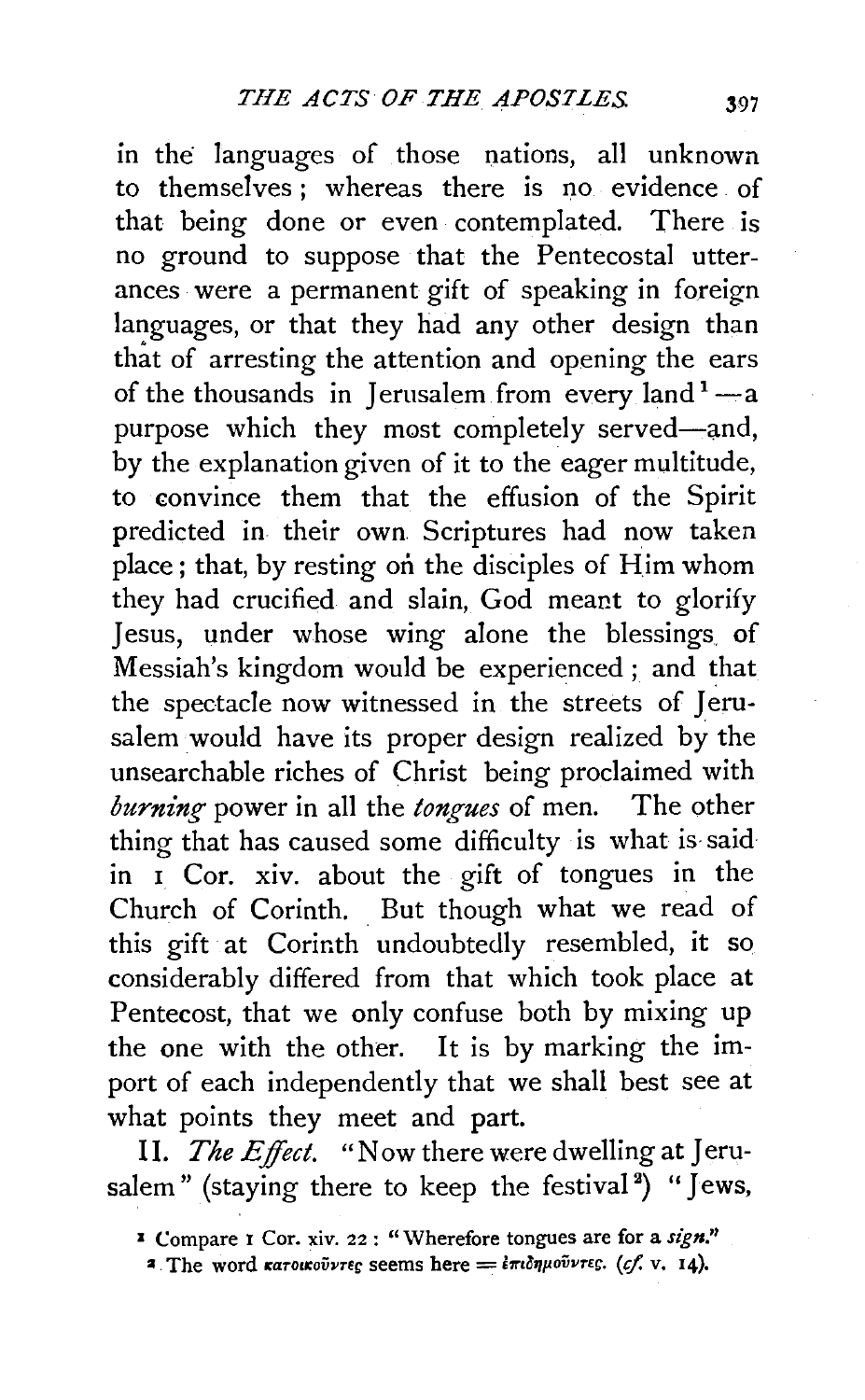devout meri from every country under heaven. And when this sound was heard "-not the *rumour* of what had happened, $^1$  as our translators took it, and still less does it mean the sound of the unknown tongues ; it can only mean therefore "the *sound* from heaven as the rushing of a mighty wind," which, being heard probably to a considerable distance, would startle every one, and cause a rush to the spot-" when this sound was heard, the multitude caine together and were confounded, because that every man heard them speak in his own language. And they were amazed and marvelled, saying,<sup>2</sup> Behold; are not all these which speak Galileans ? " -referring rather to the despised *region,* than to the notoriety of the *sect,* which few of the foreigners would as yet know by that name-"And how hear we every man in our own language wherein we were born ?" Here is introduced a long list of the nationalities present, evidently inserted by the Evangelist himself for the information of his readers. 8 " We do hear them speak in our tongues · the mighty  $4$  works of God"—perhaps in some of those evangelical strains of the Old Testament which were familiar to Jewish ears, but in a tongue foreign

<sup>1</sup> For the word is not  $\phi\eta\mu\tilde{\eta}$ *c*, but  $\phi\omega\nu\tilde{\eta}$ *c*.

<sup>2</sup> Hooc  $d\lambda/\eta\lambda$ ovc, of the Received Text, is wanting in NABC 61, Vulg. and  $Egg$ .

3 One of these nationalities, "Judæa," has occasioned some difficulty, since no surprise could be caused by the language of Judæa being spoken in Judæa itself. A various reading has been suggested by some; but all MSS. and versions read Judæa here. Perhaps it refers to foreigners permanently settled in Judæa. As for the "strangers of Rome, Jews and proselytes," the one mean Jews by birth, the other Jews by religion—then residing at Rome.

4 The word is not *Savuasrá*, as in Apoc. xv. 3, but *peralela*.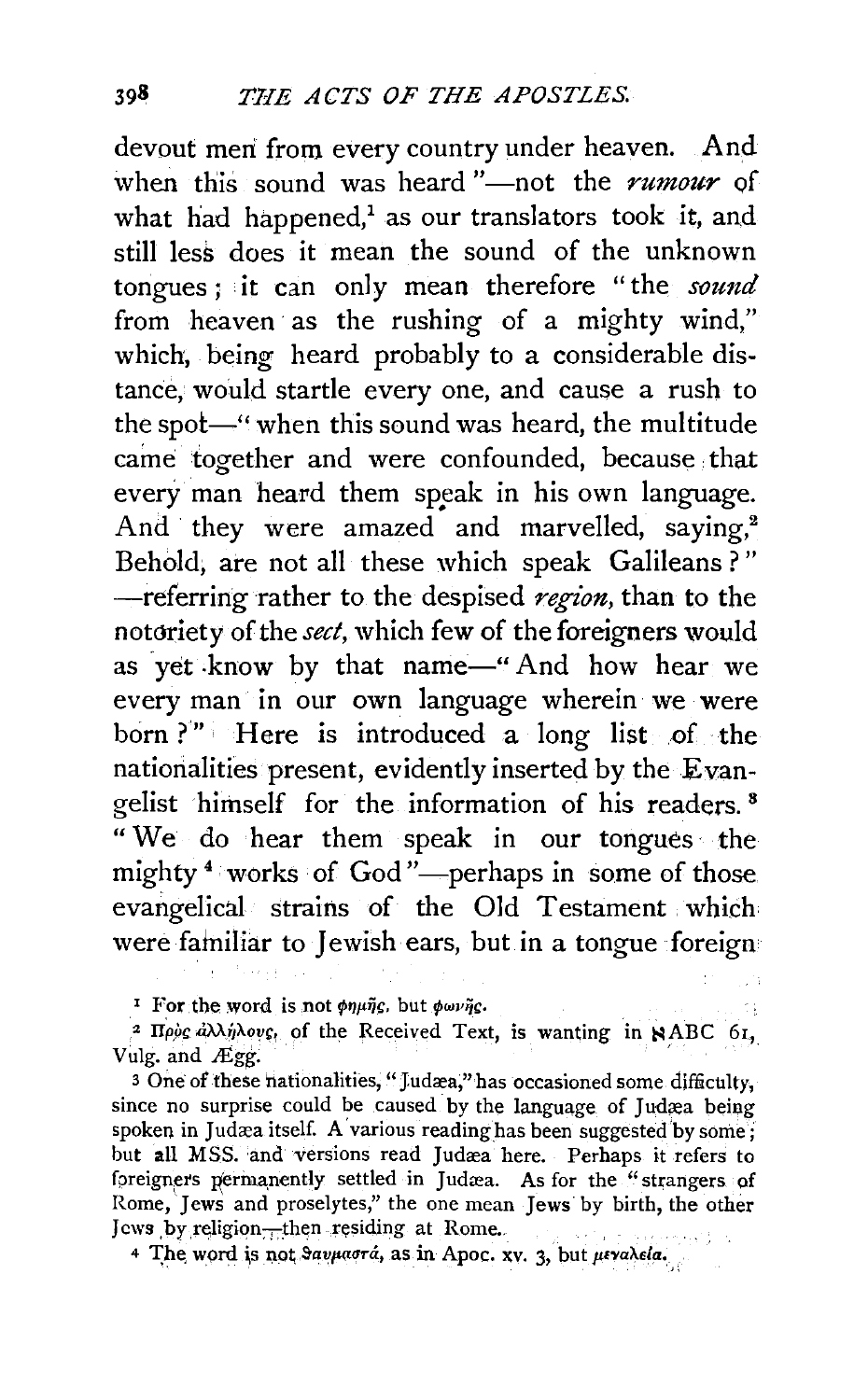to the speakers themselves. Now for the effect: "And they were all amazed and were perplexed;<sup>1</sup> saying one to another, what meaneth this?" This is just such a question as would be welcome to Peter, who, with the company from the upper room, around whom the multitude were crowding, was standing eager to explain all, and impatient to proclaim the truths which had newly burst upon himself. But there was a class of hearers who took a very different view of the matter. For "others, mocking, said, They are full of new wine" $-$ just such an impression as would be made upon the frivolous and indifferent on seeing a crowd of radiant faces, male and female, and hearing the unintelligible sounds ecstatically uttered by them.

III. *The Explanation.* " But Peter, standing up with the eleven, lifted up his voice, and spake forth unto them,"—the word used expressing the solemnity of the utterance  $2$ <sup>4</sup>-" Ye men of Judæa, . . . . these are not drunken, as ye suppose.  $\ldots$ . But this is that which is spoken by the prophet Joel, And it shall come to pass in the last days, $^3$  saith God, I will pour out of my Spirit upon all flesh." As the *copiousness* 

• *Atq1ropoiiv,* or rather *Ot1J7rOpovvro.* 

:a *A7rE'/>96y;aro.* So xxvi. 25, "I *speak fortlt* the words of truth and soberness ; " and ver. 4, "as the Spirit *gave them utterance."* In the LXX. the word is used of inspired utterances (I Chron. xxv. I), and those falsely-claiming inspiration (Ezek. xiii. 19; Micah v. I2 ; Zech. x. 2).

3 More indefinitely in Hebrew and LXX. 'afterward,' or 'in the futurity;' but the meaning is the same, as is evident from Isa. ii.  $2$ and Micah iv. I, where "the last days" denote the time of Messiahso called as closing up the ancient economy, terminating all preparatory arrangements, and bringing in the final dispensation of God's kingdom upon earth (cf. Heb. i. 1; ix. 26, "the end of the world" or " ages," and  $\mathbf{I}$  Cor. x.  $\mathbf{II}$ ).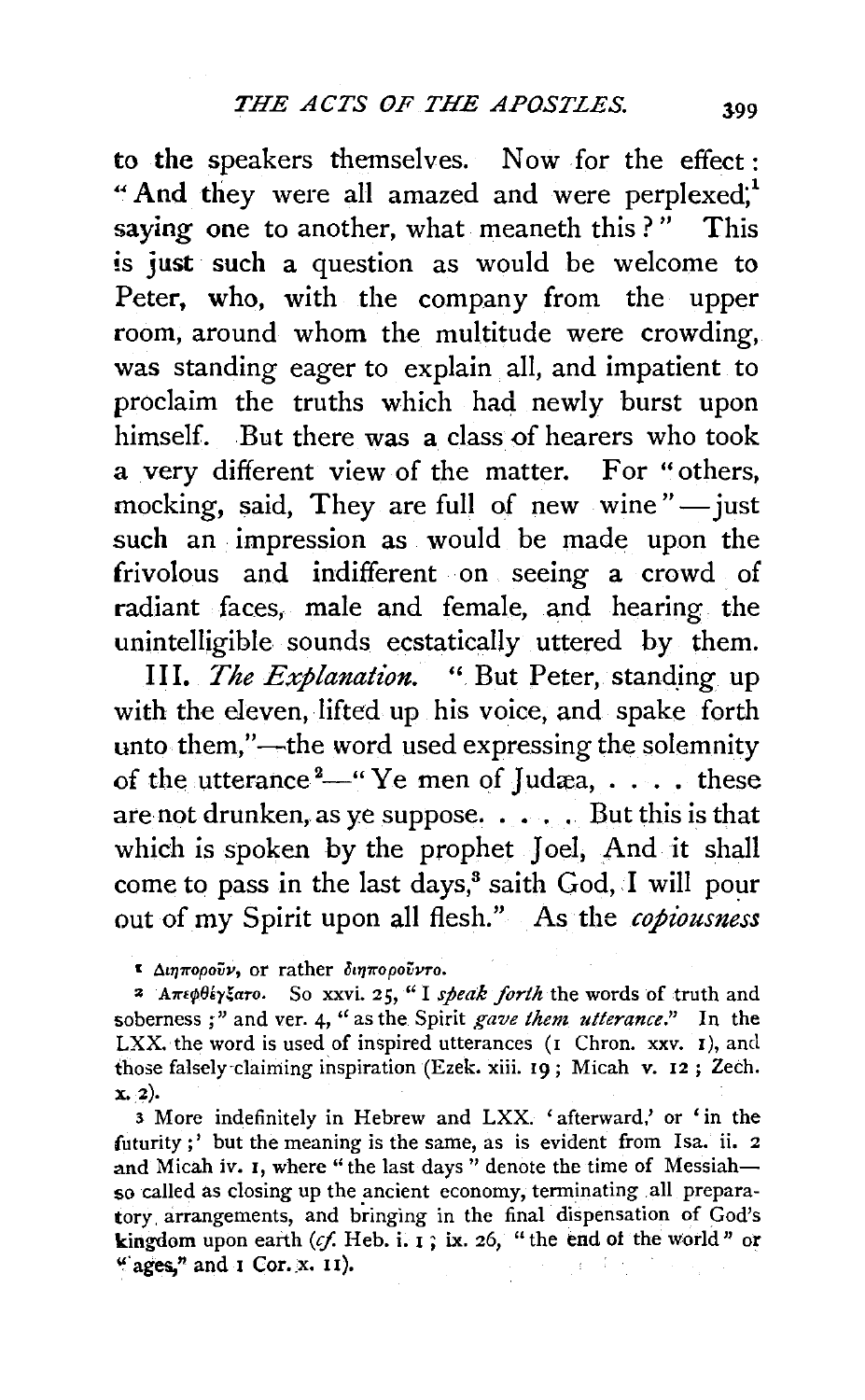of the gift is expressed by its being " poured out "  $(Cf. Prov.$  i. 23; Zech. xii. 10), in contrast with the mere drops of all preceding time, so its *universality* . is denoted by its being for "all flesh," not as heretofore restricted to certain privileged persons and classes. Accordingly, we have it next in detail.  $(1)$ No distinction of *sex :* " Your sons and your daughters shall prophesy" (or speak by Divine inspiration and with  $\overline{Div}$  ine authority)-as in the men and women alike before their eyes; (2) nor of  $age:$ " Your young men shall see visions, and your old men shall dream dreams "-the stress here being not upon the "visions" and "dreams" (which were not the most usual mode under the New Testament), but upon the age of the inspired;  $(3)$  nor of *rank*: "Yea, and on my bondmen and on. my bond-women in those days will I pour out of my Spirit and they shall prophesy " -as no doubt would be seen in some of those present. "And I will shew wonders in the heaven above, and signs in the earth beneath, . . . . before the great and notable day of the Lord come " - the day (beyond doubt) of Jerusalem's destruction, which was the "day of judgment" that closed the day of grace for the chosen nation, when, "the judgment being set and the books opened," they were adjudged to lose their standing as God's visible witness upon earth, and to have their whole civil and ecclesiastical polity swept away. "And it shall be that whosoever shall call on the name of the Lord shall be saved "--prophetically announcing the permanent establishment, on the dissolution of the Jewish State, of an enduring economy of salvation. not confined to a peculiar people, but embracing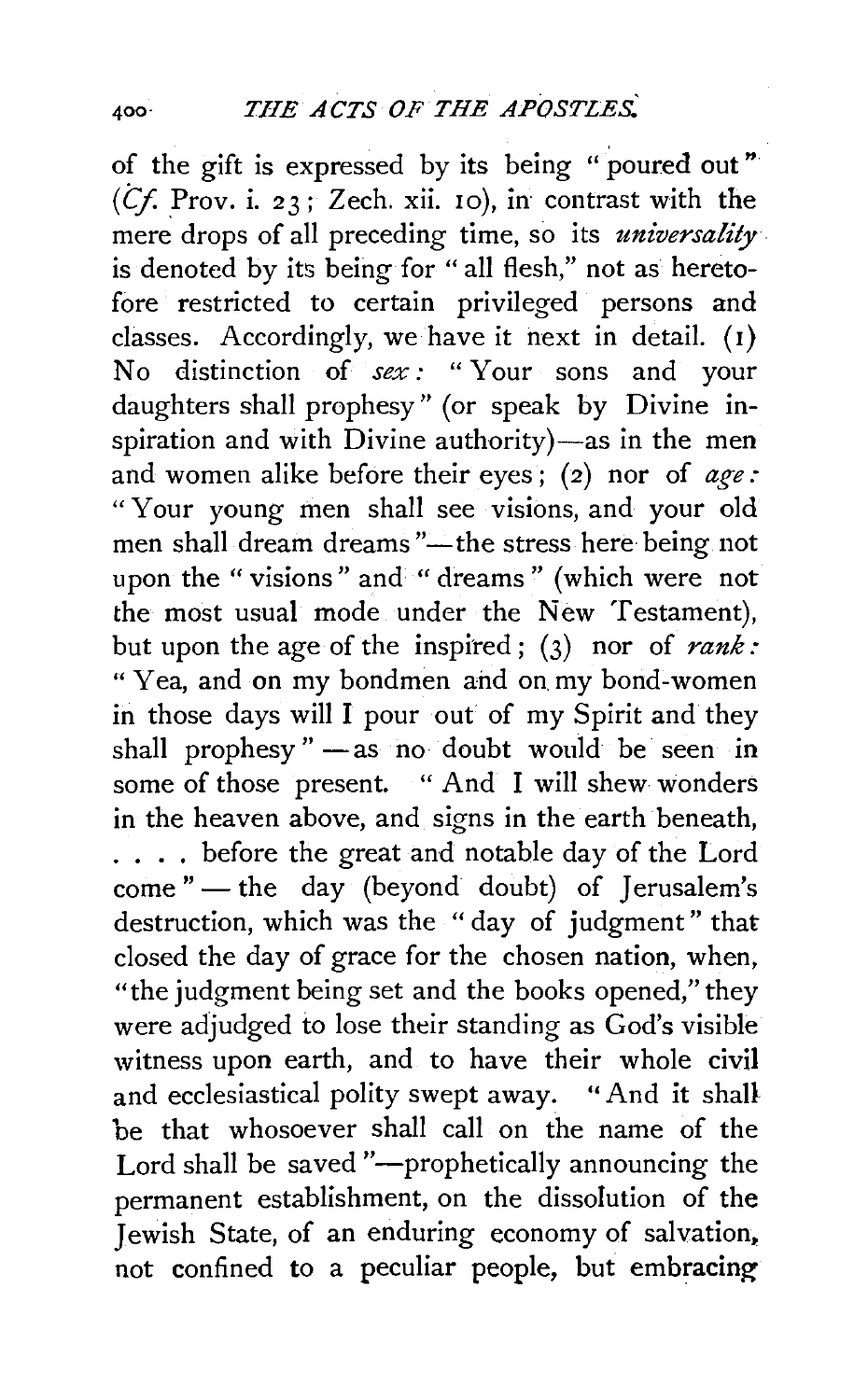"whosoever shall call on the name of the Lord," or believingly invoke that Name at which every knee shall bow.

Next comes Peter's comment on all this, in the form of a narrative of the leading events in the life of Jesus of Nazareth, a narrative remarkable for a number of things, particularly the following : (1) the courage that could venture to' charge upon an immense miscellaneous street audience the death of God's Messiah, and this in the most naked terms, and by a man who had himself but a short while before, quailing before a servant-maid in the high priest's palace, denied Him thrice:<sup>1</sup> (2) the tenderness which tempered this awful charge with the announcement of an eternal purpose of God in that very death- so paving the way for holding forth this Crucified One as their own now exalted Christ and Lord : (3) the dread harmony with which one and the same event is here presented, as on men's part a crime of unparalleled atrocity, and on the part of God the result of an eternal decree of saving mercy :  $(4)$  the description given of that death itself-by a word signifying " travail-pangs,"<sup>2</sup> as the throes of a death which was to give birth to a new life. But since the same word is used in the Old Testament (by the  $\text{LXX}$ .) in the sense of "cords" or "bands," the apostle avails himself of that idea to express the impossibility of these cords *holding* our

<sup>2</sup> 'Ω<sub>οϊνας</sub>

<sup>•</sup> It may be well to observe that the genuine reading of ver, 23 is "Whom ye by the hand of wicked men did crucify and slay;" the "hand" being that of the Roman soldiers under Pilate's direction, but all at their instigation. ( $\Lambda a\beta \acute{o}v\tau\epsilon s$  should not be in the text at all, and  $x \in \alpha$ , in the singular, read.)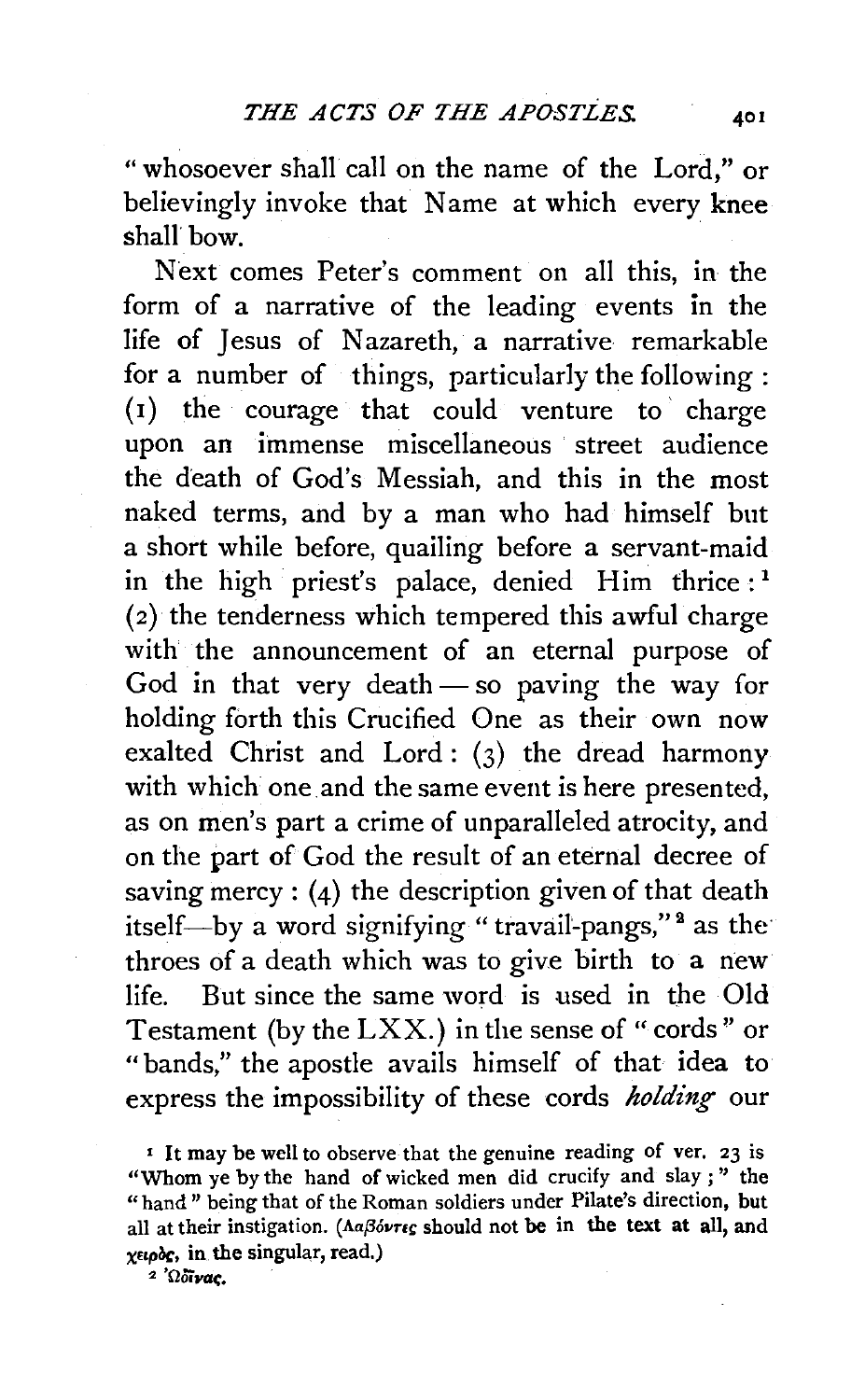Lord in the grave: "Him ye crucified and slew, whom God"-gloriously reversing your sentence-"raised up, having loosed the pains of death, because it was not possible that he should be holden of it;" impossible, in Peter's meaning, not so much because of the incongruity of the Living One being kept a prisoner among the dead (Luke xxiv. 5), but because the scripture which said that He should rise again from the dead (namely, Psalm xvi., on the last three verses of which he gives a remarkable comment) could not be broken. The closing words of the address, so far as reported, are a summary of the whole (ver.  $36$ ), which, while it repeats the dreadful charge already laid at their door, consoles them with the assurance that even in this· God had a gracious design.<sup>1</sup>

IV. *The Fruit.* This address carried irresistible conviction to the vast multitude. He whom they had so lately crucified they now see to be the Christ of God, risen from the dead, exalted to the right hand of power, and the Giver of that wondrous gift of the Holy Ghost, whose undeniable presence they had then witnessed. "Pricked in their hearts," they put themselves with beautiful simplicity into the hands of those by whom their eyes had been opened and their hearts broken, ready to do whatever they might direct them for the relief of their awakened conscience. Indeed the very way in which they addressed them-" Brethren,<sup>2</sup> what

<sup>1</sup>. It is worthy of notice that in this verse (36) the most cutting part of the statement is put last :-''Let all the house of Israel, therefore, know assuredly that God hath made him both Lord and Christ, [even] this Jesus whom ye crucified."

<sup>2</sup> "Men and brethren" (as in the A.V.) is not the sense of  $\Delta\nu\delta\rho\epsilon\varsigma$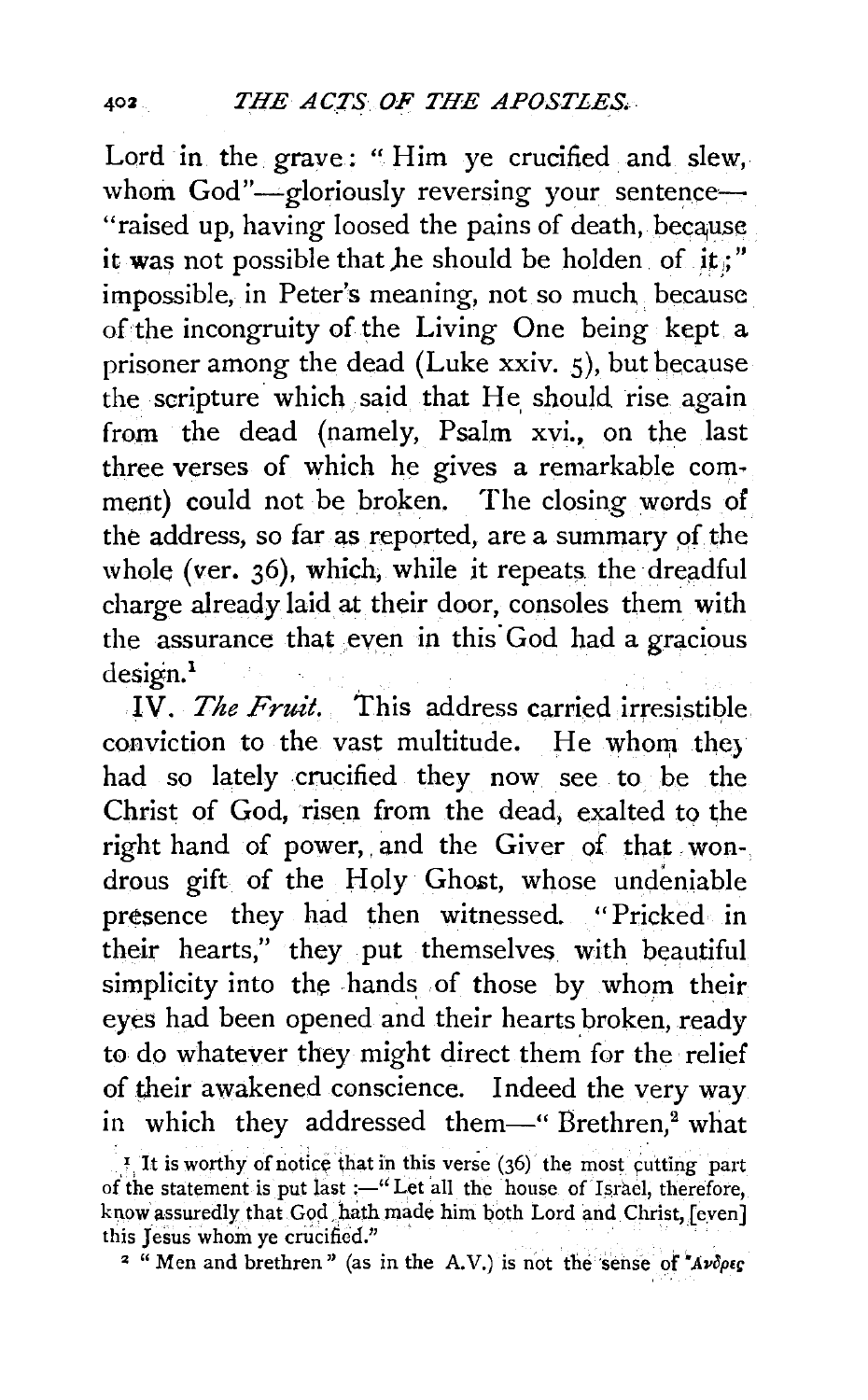must we do?"<sup>1</sup>-shews how completely they had been won. "Not so" (says Bengel) "had they spoken before." It is as when Saul of Tarsus said to his new-found Lord, "What wilt thou have me to do?" To such "babes" it is that divine things are revealed, while from the "wise and prudent" they are hidden (Matt. xi. 28). How instant now and glad was Peter's response: "Repent ye, and be baptized every one of you in the name of Jesus Christ for the remission of your sins,<sup>2</sup> and ye shall receive the gift of the Holy Ghost." 'Your past views of the promised Deliverer were all fundamentally fatally wrong; those thmgs in Him that caused you to stumble were Heaven's signature to his rightful· claims ; but ye knew them not, " for had ye. known. them ye would not have crucified the Lord of glory;" but this. was his ordained gateway to the throne, from which He hath now sent down that which ye now see and hear; repent, then, of those fatal misapprehensions and of the deep guilt into which they plunged you, of "killing the Prince of Life;" and since remission of sins is now the free gift of God in his name to all who believe, be baptized in the name of Jesus Christ; so shall your own pardon be visibly sealed to you, and ye also shall receive that gift of the Holy Ghost whose manifestations in the company now before you have filled you with such

adeApoi, for there is no " and." Butthough in English it must be rendered simply "brethren," it means more than.  $a\delta\omega\varphi$ ol alone: it expresses the respect which the speaker. cherishes for his hearers. Thus (in Xen; *Anab.* i. 6, 5) "Avopes pilot, not "men and friends," but " friends," yet in a cordial sense. $-Meyer$ .

<sup>&</sup>lt;sup>1</sup> IIothowner (delib. subj)-not the simple future... is the true reading.  $\cdot$  2 The true reading here is  $\tau$ .  $\alpha\mu\alpha\rho\tau\omega\alpha\psi\mu\omega\phi$ .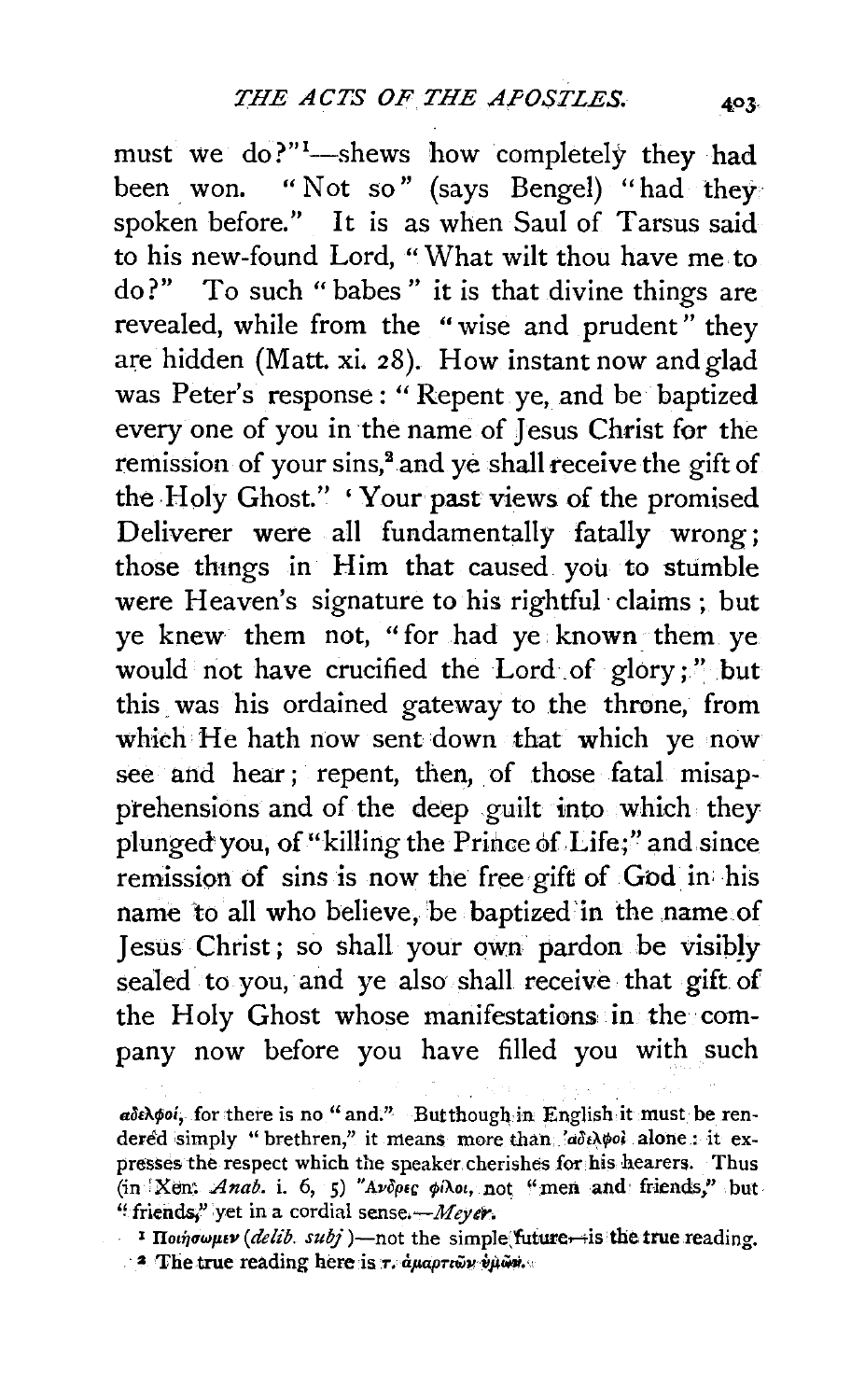amazement.' A good deal more than this we learn. that he said ; but of all that the historian gives no mere than the general import-" And with many other words did he charge and exhort, saying, Save yourselves from this crooked<sup>1</sup> generation."

Now for the result. " They then that welcomed his word<sup>2</sup> were baptized : and there were added in that day<sup>8</sup> about three thousand souls." What a change from the morning when this same Peter, after a whole night's fruitless fishing, let down his net once more for a draught, at his Master's. bidding, and then was not able to pull it to shore for the multitude of fishes which it enclosed. In this he saw such a blaze of glory, that, as unable to live in its lustre, he fell down in his boat at Jesus' knees, saying, "Depart from me, for I am a sinful man, 0 Lord.". But, "Fear not, Simon," was his Lord's reply; "from henceforth thou shalt catch men." And now came this capture, beggaring the former miracle both in the preciousness of the freight and the overpowering multitude wherewith his net was weighted. And just as before, "they beckoned unto their partners, which were in the other ship, that they should come and help them," so here there was found immediate and urgent need of all the Twelve -as we are now beautifully to see.

<sup>I</sup> Σκολιάς.

<sup>2</sup> The word  $d\sigma\mu\ell\nu\omega\varsigma$  ("gladly"), in the Received Text, has scarcely any authority; but it is implied in the verb 'anodixouat, which means not " received" merely, but "welcomed." So in Luke viii. 40, and Acts xxi. 17, our translators have rendered it "gladly received," and so it should be in Luke ix.  $II$  ("he welcomed them"), Acts xv. 4 ("they were welcomed by the Church"); and so in xviii. 27, and xxviii. 30 (" welcomed all that came ").

<sup>3</sup> For the omission of  $\ell \nu$  before  $\tau$ .  $\eta \mu \ell \rho \alpha$ , there is next to.no. authority.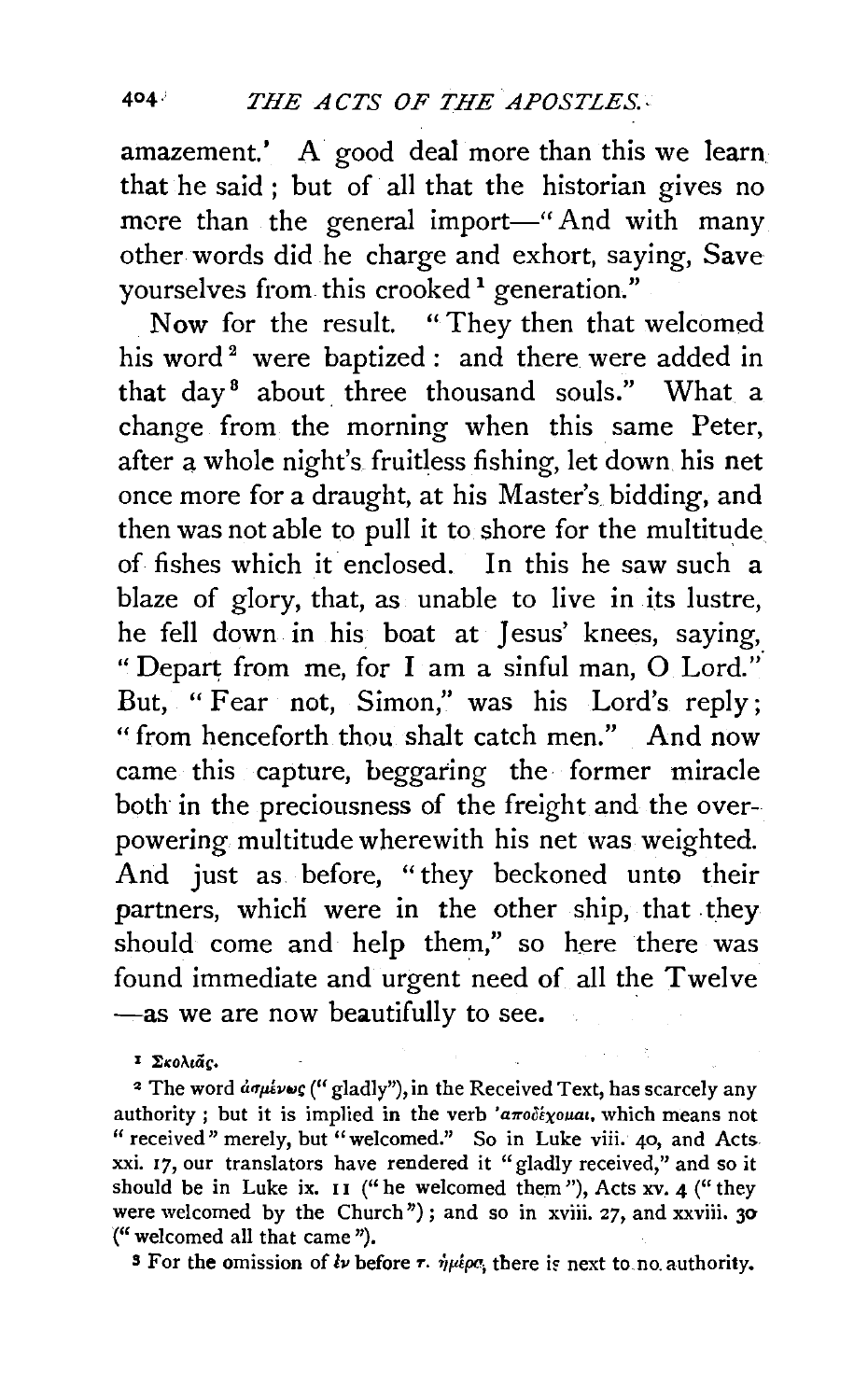How raw . these . three thousand converts must have been immediately after baptism, is sufficiently obvious; knowing, as they did, no more of the gospel than they had heard that day, and little able, probably, to enter into the details even of that. Had the Apostles, then, contented themselves with their mere conversion, they had soon-if we may judge from all we know of such cases since  $-$  have withered away like spring-blossoms before the frost. But the Apostles were not so. unwise. Their Master had charged them, just before his ascension, when they had "made disciples," and "baptized" them, to "teach them to . observe all things whatsoever he had commanded ·them; " and his promised presence was conditioned by their obedience to these instructions. Here, accordingly, we find them putting these three thousand to school.

V. *The Beginnings of Church Life.* This is very imperfectly exhibited in our Authorized.Version of the first clause of ver.  $42$ <sup>"</sup> And they continued stedfastly in the apostles' doctrine." It should be," And they gave themselves continually to the teaching <sup>1</sup> of the apostles, and to fellowship, and to the breaking of bread, and to prayers." Let us try . to conceive of this state of things. Three thousand had to be "taught which be the first principles of

<sup>1</sup> Ti didaxy here does not mean " to the doctrine," or *matter* of the Apostles' teaching, but to their instructions-for they could not continue in what they had not received. Indeed, in many other cases our Version has given the same wrong turn to this word. Thus, after the Sermon on the Mount, the Evangelist says, "the multitude were astonished "-not at his *doctrine*, or the matter communicated, but  $-$ " at his teaching," as is plain from what follows, "for he taught them as having authority, and not as their scribes."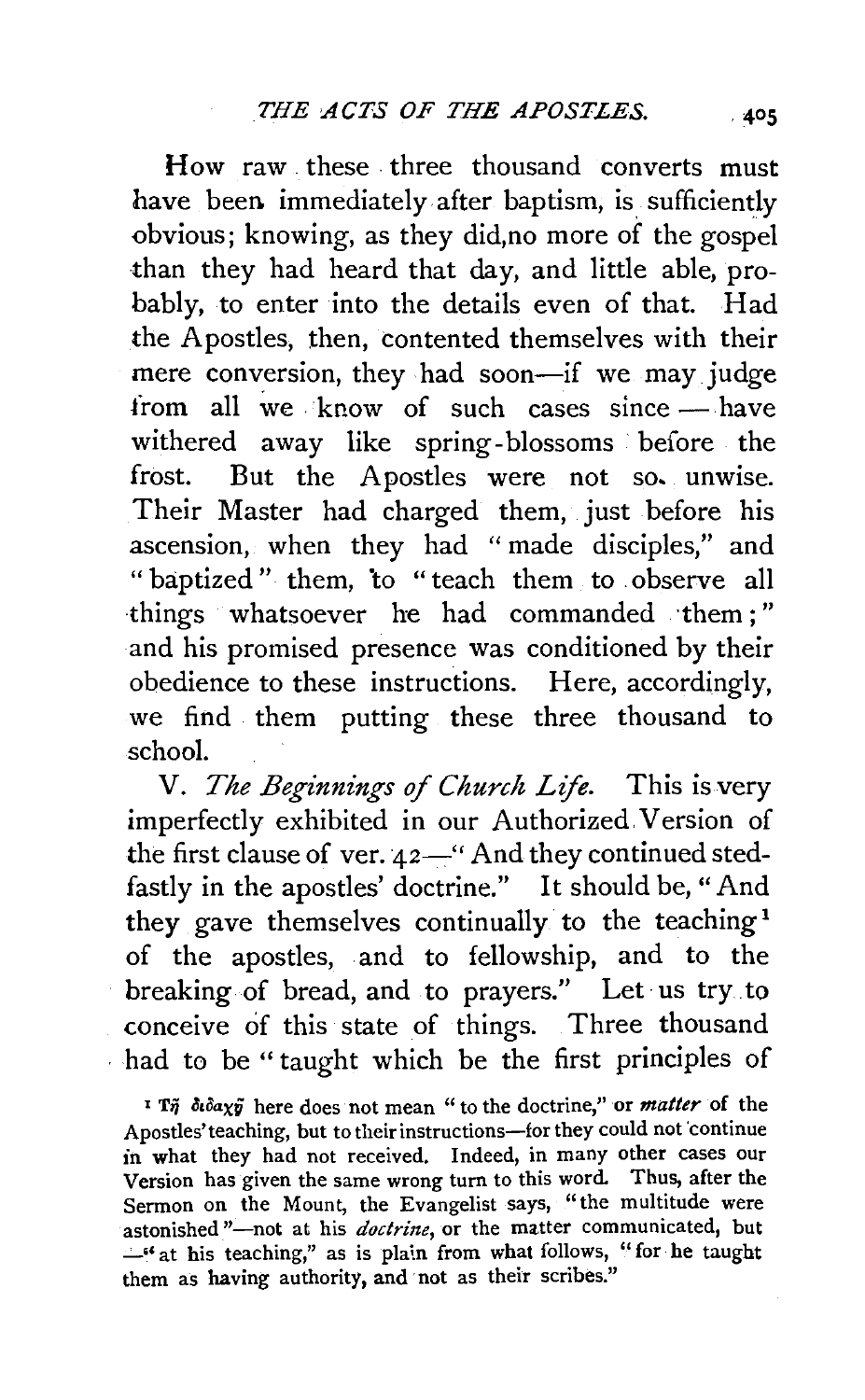the oracles of God." But, having no large places of meeting, they must have been distributed into such small groups as each meeting~ place would hold ; and as in this way they could all be reached only by each of the Twelve holding meetings of his own several times a day from week to week-and the numbers were continually increasing-we have here a spectacle of much interest. But this is only one feature of the picture. For they gave themselves also " to fellowship ; " in other words, besides what they drank in of apostolic teaching, they had, as we understand it, exercises of mutual fellowship, $1$  implying that the converts themselves engaged in these -meeting, probably, in knots together while their apostolic teacher was otherwise engaged, to talk over the wonders into which they had been introduced, and to give vent to their new feelings in songs of praise and cries to their Father in heaven in the name of their new~found Lord. But they gave themselves further "to the breaking of bread," which we cannot doubt to mean the Eucharistic feast, which in this case would be celebrated in each meeting-placehow often is not said. But since to them it 'would be a visible teaching of the doctrine of the cross, familiarizing them with what to the Jews was a stumbling-block, and thus helping gradually to endear to them what at first would bring· up only repulsive associations and heart-breaking recollec-

<sup>1</sup> Because the word *rouvaria* is used in such passages as Rom, xv. z6·and Heb. xiii. 16 in the sense of pecuniary contributions-where the sense is obviously that-it is surprising that Olshausen, Baumgarten, and Humphry should think that to be meant here. Meyer takes it in the same sense of brotherly fellowship as we have done, though the mode of it which we have expressed above is our own.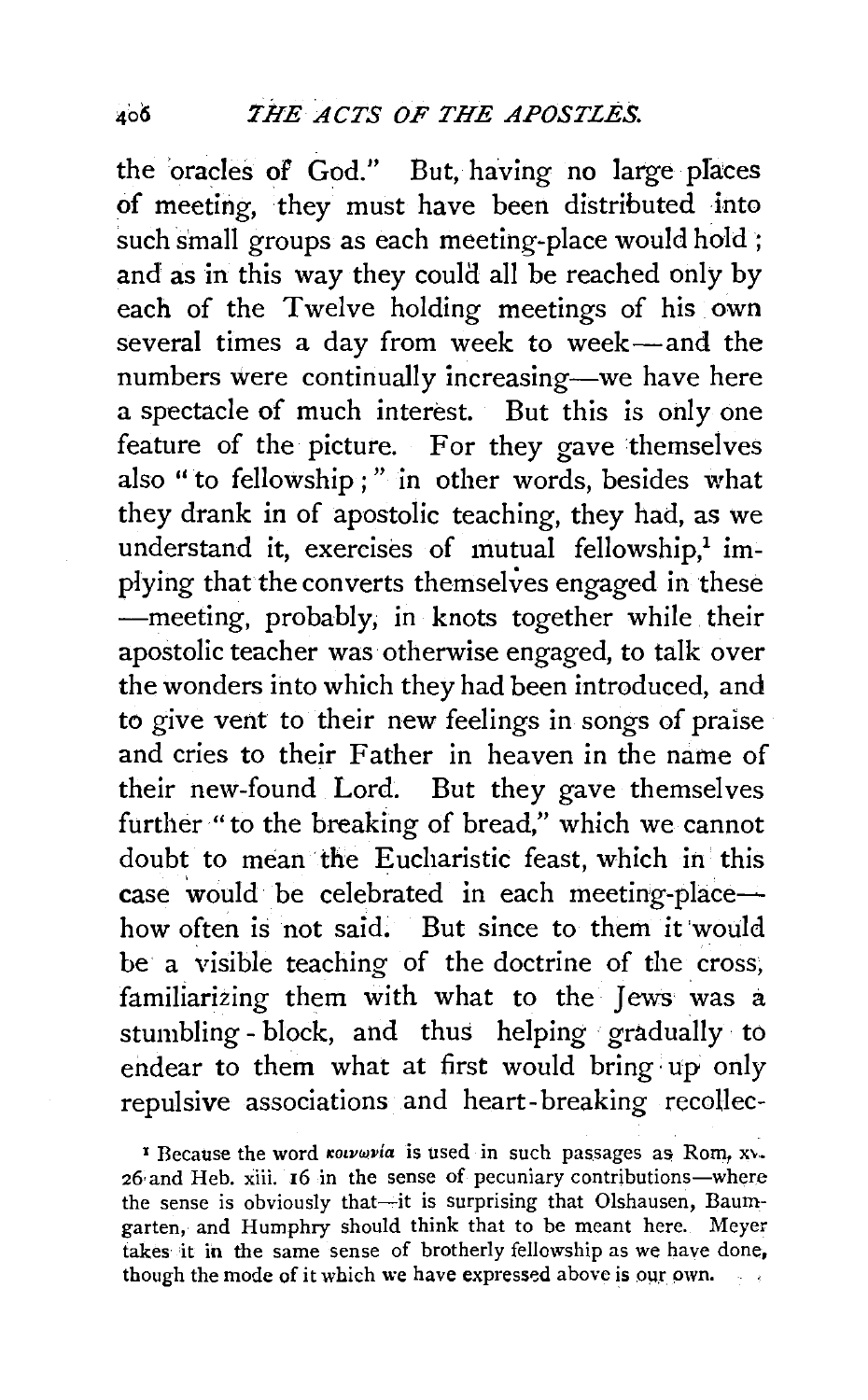tions, it may not improbably have been at first a daily celebration. Finally, it is added, "and to prayers." This is usually understood of the Temple prayers, which they certainly joined in. But in this connection, we think the reference is to what we now call public worship.

What a lovely picture have we here! No wonder it is added, " And fear" (or awe) "came upon every soul" outside the new Christian pale, as they witnessed the fruits of this astonishing day (compare Mark iv. 41 ; Luke i. 65), especially in view of the "wonders and signs" "which were done by the apostles." We cannot go into the community of goods next described (ver. 49), nor into their daily attendance at the Temple service, and their "breaking bread at home"-taking their meals together, as if of one family. But when we read how "they did eat their meat with gladness and singleness of heart, praising God and having favour with all the people," while daily accessions swelled their number till it soon reached five thousand, we have before us a picture of young Church-and-Christian life as beautiful as can be imagined in this chequered state.

We have left too little room for what remains to be said. Beyond doubt, if Peter is to be credited, every one who then believed received the baptism of the Holy Ghost-manifestly not the gift of tongues, which was but the outward and temporary evidence of the possession of this gift by the hundred and twenty, but such an indwelling of the Snirit as gave them an immediate sense of reconciliation, and begat in them the new spirit of adop-